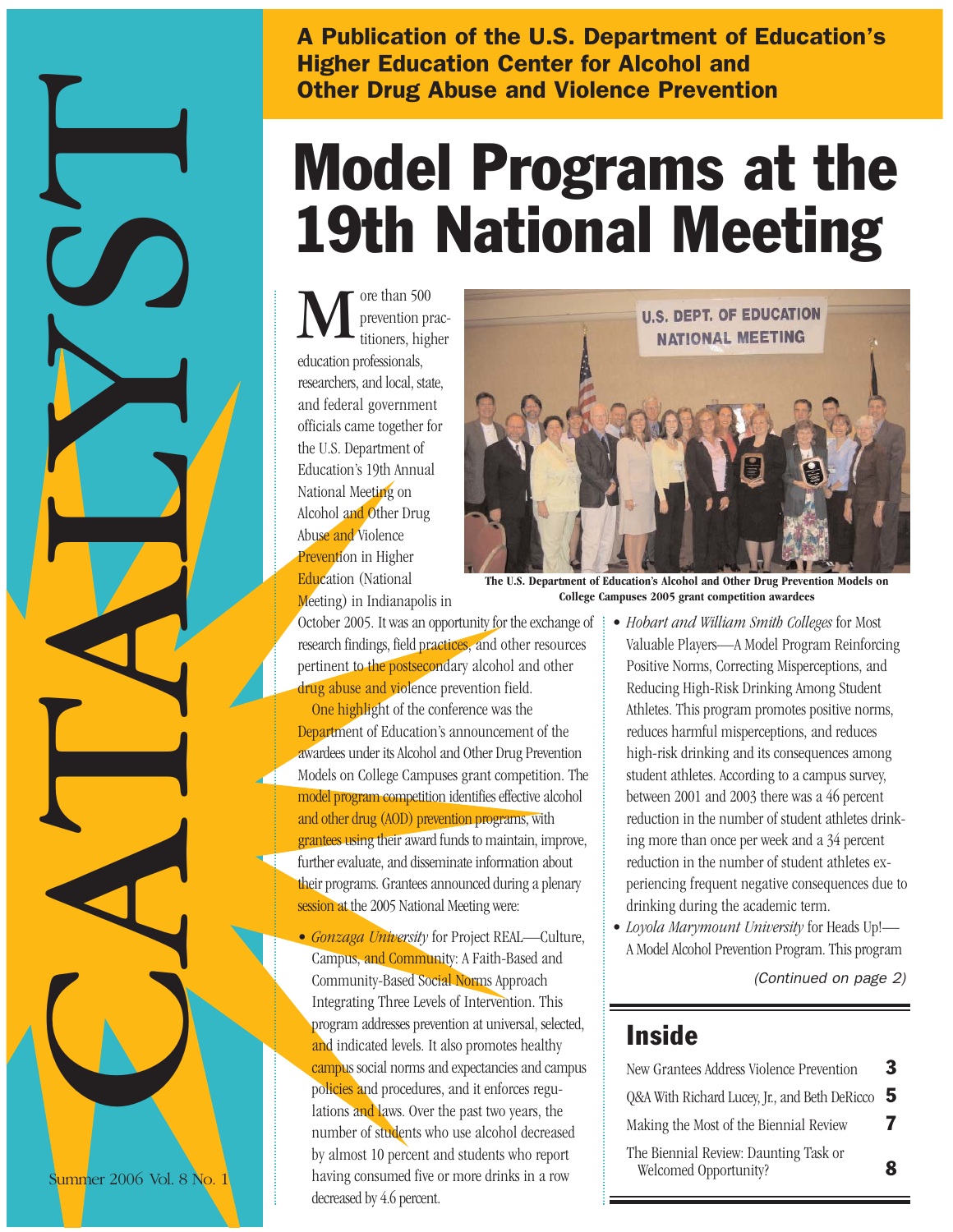#### (Continued from page 1)

# Model Programs at the 19th National Meeting

employs alcohol interventions targeting high-risk groups of students as well as providing support and infrastructure for broader campus culture change with respect to drinking. Its centerpiece is a motivational enhancement group intervention aimed at freshman males and first-time offenders of campus alcohol policies. According to a campus survey, the number of students who drank more than once per week went down from 50 percent in 2000 to 27 percent in 2005, while reported incidents of alcohol-involved ethnic harassment decreased from 16 percent to 2 percent over the same period.

- *The Ohio State University* for Recreational Sports Prevention Program. Aimed at firstyear students, this program uses social norms marketing, alcohol-free late-night events, increased exposure to the Brief Alcohol Screening and Intervention for College Students (BASICS) program, and required participation in workshops on AOD use. According to a campus survey, between 2000 and 2004 the number of first-year students engaging in high-risk drinking three or more times per week decreased by 23 percent.
- *University of Arizona* for Changing the Environment and Culture of Fraternity and Sorority High-Risk Drinking. Using the BASICS program, a sorority-specific social norms marketing campaign, and environmental management strategies, the university has reported reduced frequency and amount of alcohol consumed, reduced negative consequences related to alcohol use, and increased use of protective behaviors among sorority and fraternity members, especially among the firstyear students.
- *University of Nebraska-Lincoln* for Reducing Alcohol-Related Harms Among Nebraska College Students Through Comprehensive Environmental Strategies: Replicating the NU Directions Model. This program is based on three distinct best practices: the use of community coalitions to employ a comprehensive environmental strategy; the use of a "3-in-1 Framework" that targets individuals, campuses, and communities; and the use of state initiatives to strengthen individual campus efforts to reduce alcohol consumption and related harms within college populations. Student

high-risk drinking rates at the University of Nebraska-Lincoln have been reduced from 62 percent in 1997 to 42 percent in 2005.

• *Virginia Commonwealth University* for Alcohol and Other Drug Prevention Model. This program uses a multifaceted, campuswide model for colleges transitioning from commuter campuses to residential campuses without increases in AOD use and harm. It is designed to serve a diverse student body and has a special focus on athletes and freshmen. In addition to an already existing social norms mixed-media marketing campaign to change students' misperceptions about campus drinking norms, the program features new curricula to change alcohol and other drug perceptions, attitudes, and behaviors of freshmen and athletes, with technology that is user-friendly for all, including students with disabilities.

For more information, visit the Higher Education Center's 2005 Alcohol and Other [Drug Prevention Models on College Campuses](http://www.edc.org/hec/grants/models/0506/winners.html) grant competition awardees page.

# Identifying Characteristics of Model Programs

Since 1999, the Department of Education's Office of Safe and Drug-Free Schools has recognized effective AOD abuse prevention programs at college and university campuses across the nation. The initial intent of the model programs initiative was to bring national attention to these efforts so that other campuses could learn about and replicate them, in much the same way that other similar initiatives aim to influence practitioners to use proven practices.

The Department holds grant competitions to identify campuses with programs or policies that were integrated into an overall comprehensive AOD abuse prevention effort and had evidence that the programs or policies were effective in reducing problems resulting from

[AOD abuse. In grant competitions held in 1999,](http://www.edc.org/hec/pubs/model.html) 2000, 2001, an[d 2004,](http://www.edc.org/hec/grants/models/0403/winners.html) the Department identified model programs at 22 institutions of higher education. Each campus received an award to maintain, improve, further enhance, and evaluate its AOD abuse prevention efforts and to disseminate information to other campuses where the programs might be replicated.

Much can be learned from the experiences of these colleges and universities that can help others develop effective prevention programs on their campuses and in surrounding communities. To capture those experiences, the Department's Higher Education Center staff and consultants visited those grantees, interviewing program staff, faculty, administrators, presidents,

students, and community members to learn what went into developing, implementing, and evaluating the model program or policy. All 22 campuses organized meetings for the site visits in order to provide wide perspectives on their programs to highlight what worked and what didn't.

The Higher Education Center is reviewing and synthesizing information gained from the site visits to identify the characteristics that are common to model programs that can be adapted for other campuses to improve their prevention efforts.

For more information on the model programs, go to [http://www.higheredcenter.org/grants.](http://www.higheredcenter.org/grants)  $\blacksquare$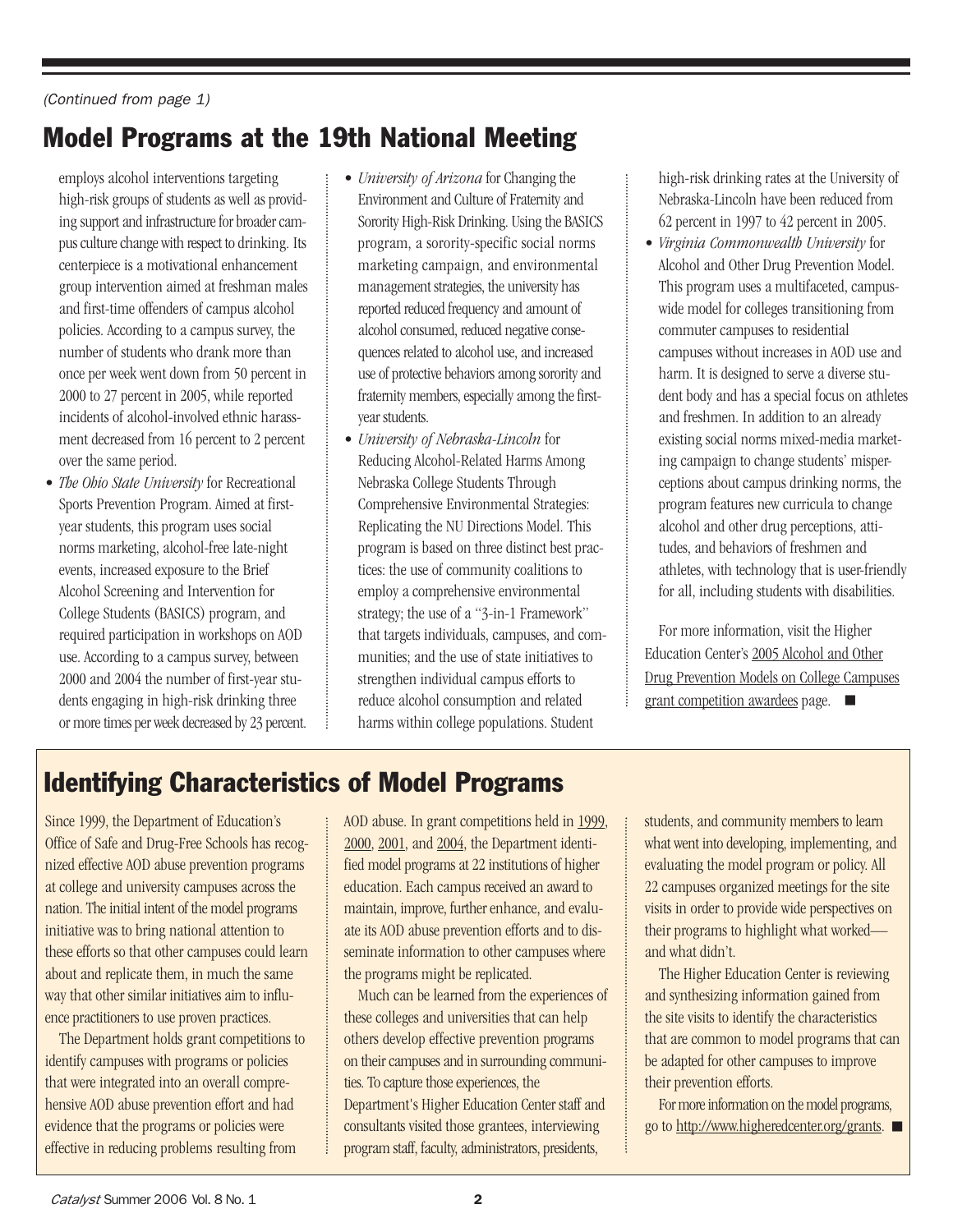# New Grantees Address Violence Prevention



**2005–06 National Peer Educator Tour**

wenty colleges and universities make up the 2005 cohort of grantees from the U.S. Department of Education's competition for Grants to Prevent High-Risk Drinking or Violent Behavior Among College Students. Grantees receive funds to develop or enhance, implement, and evaluate campusand/or community-based prevention and early intervention strategies to prevent high-risk drinking, drug abuse, or violent behavior among college students. T

The new grantees' projects focus on alcohol and other drug abuse and violence (AODV) prevention and all include multiple components of a comprehensive environmental management approach, such as brief interventions, social norms marketing, and education. Three of the grantees will use their funds specifically to address violence on campus, as outlined below.

#### College of William and Mary

Reducing Alcohol-Related Sexual Assault Committed by First-Year Men is a project administered through a partnership between the College of William and Mary and One in Four, Inc., formerly the National Organization of Men's Outreach for Rape Education (NO MORE). It has three basic goals.

"First, we will be improving an established rape prevention program, the Men's Program, to increase its effectiveness in addressing alcoholrelated sexual assault. Second, we will evaluate the impact of this newly revised program on all entering first-year men who enrolled at William and Mary in the fall of 2005. Third, we will share the results of our efforts with many schools and other interested parties throughout North America," said John D. Foubert, Ph.D., assistant professor of higher education at the College of William and Mary and president of One in Four, Inc.

"The primary way we are sharing our newly revised program is through a nationwide NO MORE RV Tour, where four recent college graduates travel coast to coast to present our program to students at 50 colleges. We also will share the results of our research at six professional conferences per year and through journal articles and a forthcoming fourth edition of the book *The Men's Program: A Peer Education Guide to Rape Prevention,*" said Foubert. "Through our research, we at William

### Message From the Center Director

#### by Virginia Mackay-Smith

More and more campuses are being recognized for their cutting-edge work in AODV prevention. This *Catalyst* issue highlights the U.S. Department of Education's awardees of its Alcohol and Other Drug Prevention Models on College Campuses grant competition in fiscal year 2005. The seven grantees—featured at the 2005 National Meeting—join the 22 previous grantees funded under this competition in using evidence-based programs to effect significant decreases in AOD problems on their campuses. Also in 2005, the Department awarded 20 new grants under the Grants to Prevent High-Risk Drinking or Violent Behavior Among College Students program. Three of these grantees focus particularly on violence prevention and are highlighted in this issue. All the new awardees will use grant funds to develop or enhance, implement, and evaluate their prevention strategies in the context of comprehensive, evidence-based programs—just what the *Drug-Free Schools and Communities Act* biennial review is intended to promote.

In 2006, the biennial review—described in the sidebar on page 6 and discussed in several articles in this *Catalyst* issue (see pp. 7 and 8)—once again provides campuses the opportunity to raise AOD abuse prevention on the campus agenda and strengthen their programs. Those in the field know more about what it takes for programs to work, and more program leaders are sharing this information with their colleagues. In this issue of *Catalyst,* Mike Jungers, associate dean of students at Missouri State University, says the biennial review is an ongoing process of monitoring and evaluating a campus's prevention work: " [I]t's not just a chance to look at what we're doing, but to look at what we're doing right." If the experiences of the Department's new grantees are any measure, the field is doing a lot that's right.  $\blacksquare$ 

(Continued on page 4)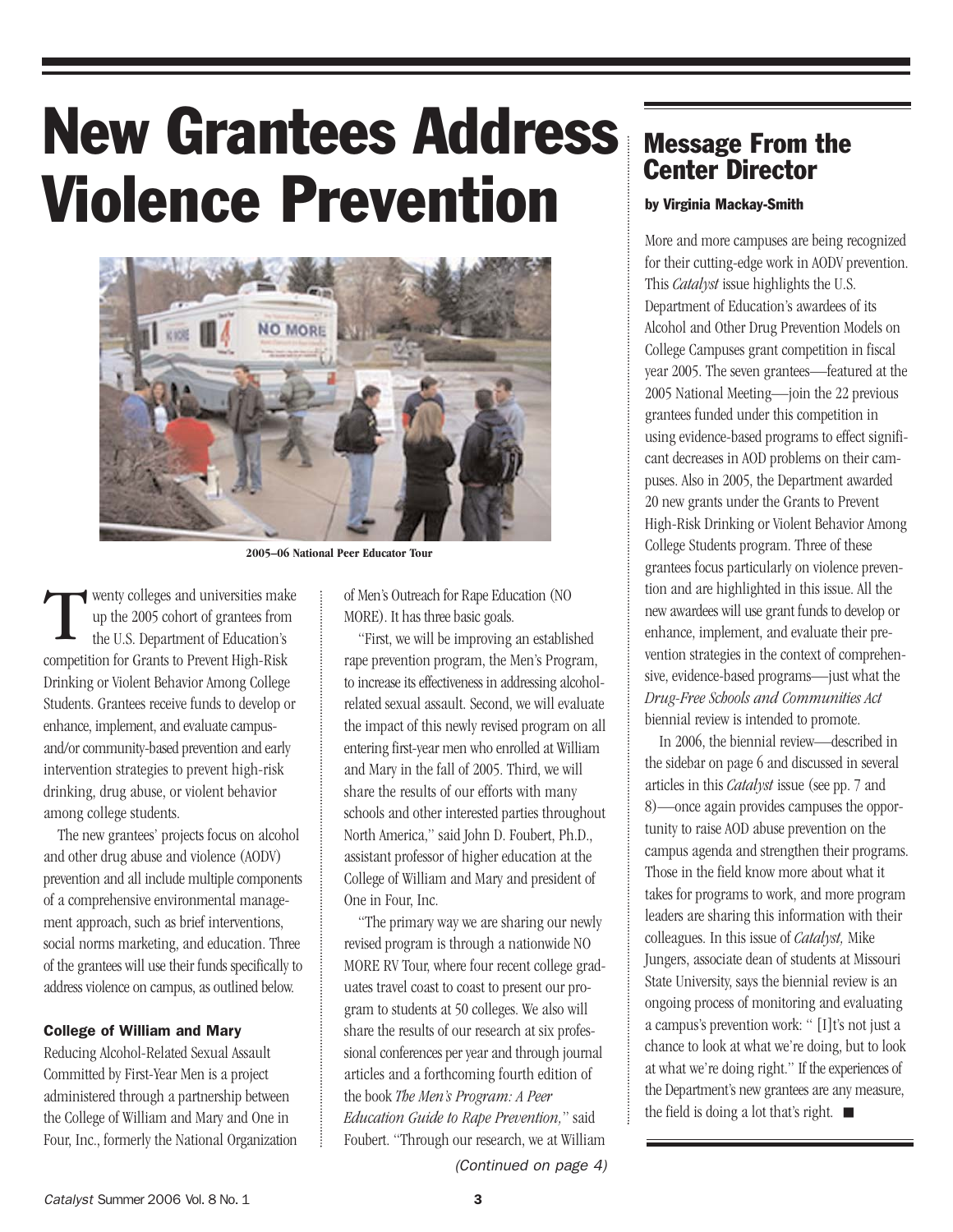# New Grantees Address Violence Prevention

and Mary and NO MORE are hoping to demonstrate successful attitude change, change in behavioral intent, and most important, change in men's behavior."

Results of research studies on the program will be updated continually on the Web at [http://jdfoub.people.wm.edu.](http://jdfoub.people.wm.edu)

#### University of California, San Diego

The Perceptions of Rape: Evaluating the Effectiveness of a Social Norms Approach to Rape Prevention Targeting First-Year Students at the University of California, San Diego (UCSD), will test two different strategies and evaluate both their individual and combined effectiveness in reducing sexual violence. The first strategy is the development and implementation of a campuswide social norms marketing campaign. The second strategy is the development and implementation of single-sex

### *"Sexual violence on college campuses is a serious and widespread problem."*

and mixed-gender workshops targeting firstyear students. A diverse team of undergraduate students will create and implement the activities, which include a campuswide survey of male and female students to assess their knowledge, attitudes, and beliefs about sexual violence on campus, and the creation of a social norms marketing campaign based on the results of that survey.

"Sexual violence on college campuses is a serious and widespread problem," said Nancy Wahlig, director of the Student Safety Awareness Program, providing background to UCSD's current grant. "Sexual assault is the second most common violent crime committed on college campuses. Victimization studies show that college women are at greater risk for sexual assault than are their noncollege peers.

Prior prevention efforts that either focus on the victim by urging her to avoid risky situations or that target men with messages such as 'rape is a crime' have had minimal success at reducing sexual violence on campus. Recent efforts incorporating social norms marketing strategies targeting male students' perception of sexual violence have shown promise, including the MOST UCSD Guys project at UCSD, which was funded by a fiscal year 2000 grant from the U.S. Department of Education."

For more information, go to [http://](http://studentsafety.ucsd.edu/index.asp) [studentsafety.ucsd.edu/index.asp](http://studentsafety.ucsd.edu/index.asp) or contact Wahlig at [nwahlig@ucsd.edu.](mailto:nwahlig@ucsd.edu)

#### University of Southern California

The University of Southern California (USC) is introducing a comprehensive strategy to shift campus culture around violence perpetrated by men away from "intervention" or "risk reduction" and toward true prevention. The model emphasizes the responsibility men have to intervene, not be silent bystanders, and prevent gender-based violence.

"The goals of the strategy include significantly reducing male students' support of rape myths, significantly increasing male students' antiviolence behaviors, and reducing the rate of violence committed by all male students against women by 5 percent or more. We will accomplish these goals by integrating the two leading research-based strategies," said Todd Henneman, program coordinator at USC's Center for Women and Men.

"The first is peer-based, men-only workshops addressing ways college men can reduce violence against women. The second is a social norms marketing campaign based on USC data from the National College Health Assessment, among other sources."

"The diverse groups of peer educators, coming from all sectors of the campus community, speak the same language as the workshop audiences and relate to their experiences and concerns. Workshops are being conducted with



fraternities, athletics teams, male leaders of student organizations, and the students on allmale residence hall floors," said Henneman. "The USC model partners the male peer educators with male administrators and faculty who serve as mentors. Together, these students and mentors serve as visible male leaders working on the topic of men's role in violence. The workshops address college men as partners in the solution to the problem of violence against women, not as potential perpetrators, so audience members don't become defensive."

To determine the efficacy of its model, USC will track the attitudes of male students during the next two years. For more information, visit [http://www.usc.edu/student-affairs/cwm/](http://www.usc.edu/student-affairs/cwm/home.html) home.html or contact Henneman at [henneman@usc.edu.](mailto:henneman@usc.edu)

*Editor's note: For more information on the U.S. Department of Education's grant competitions and all of the grantees funded since fiscal year 1999, go to [http://](http://www.higheredcenter.org/grants) [www.higheredcenter.org/grants.](http://www.higheredcenter.org/grants)* -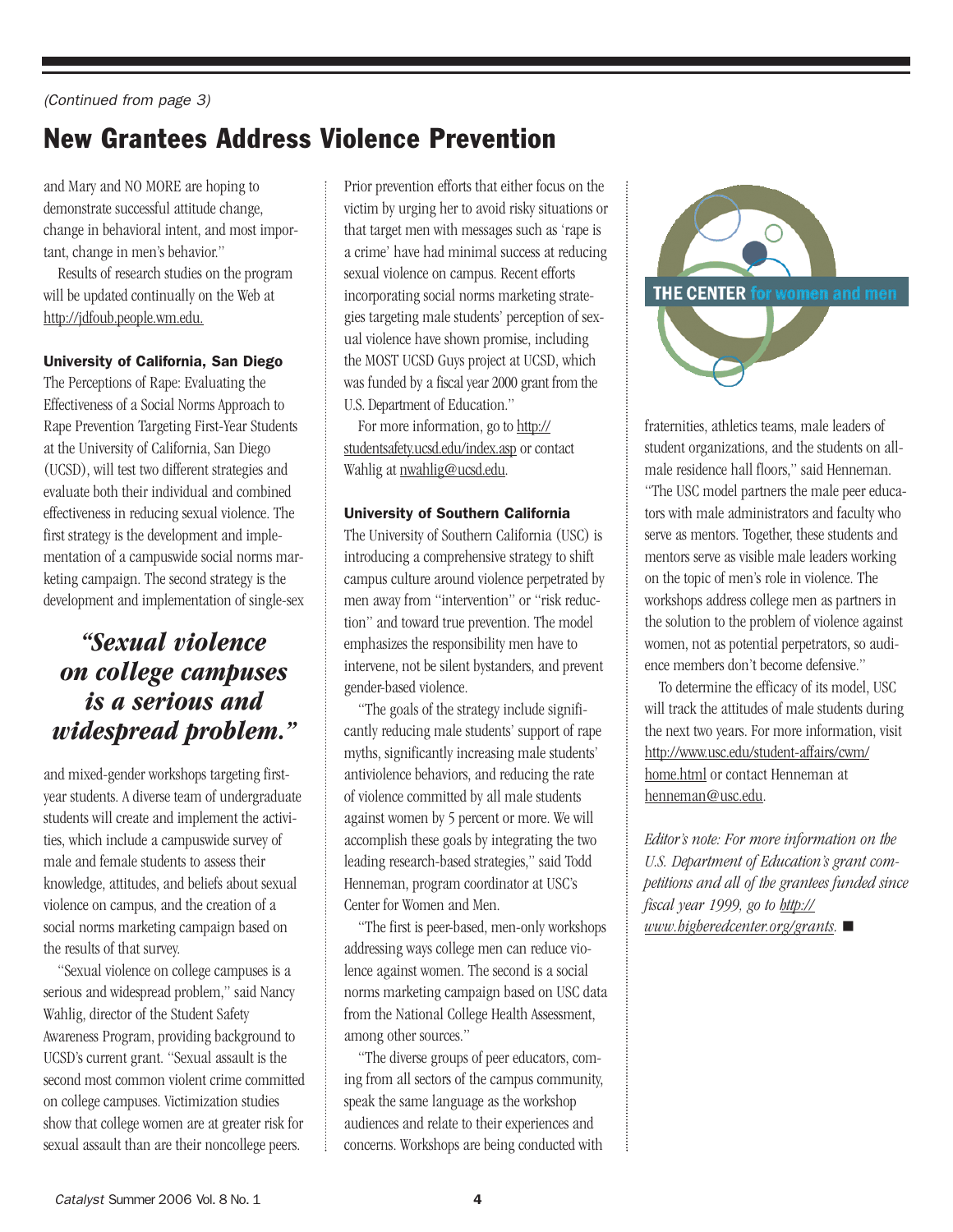# Q&A With Richard Lucey, Jr., And Beth DeRicco

*Richard Lucey, Jr., is an education program specialist of the U.S. Department of Education's Office of Safe and Drug-Free Schools. Lucey serves as the team leader for the office's higher education initiatives. Beth DeRicco, Ph.D., is an associate director of the U.S. Department of Education's Higher Education Center for Alcohol and Other Drug Abuse and Violence Prevention.* 

Catalyst *spoke with Lucey and DeRicco recently about Part 86 of the* Education Department General Administrative Regulations, *also known as* EDGAR, *pertaining to drug and alcohol abuse prevention, which requires campuses to annually distribute certain types of information to faculty, staff, and students and to conduct a biennial review of their alcohol and other drug (AOD) prevention program as a condition for receiving federal funds. DeRicco has just updated the Higher Education Center's publication* Complying With the Drug-Free Schools and Campuses Regulations [EDGAR Part 86]: A Guide for University and College Administrators.

*Catalyst:* Other than compliance with federal laws and regulations, why is it important for campuses to go through a biennial review of their AOD program?

**Beth DeRicco (BD):** From the perspective of helping students, we want to know if our prevention work is effective so that we can be sure we are reducing risk for adverse consequences related to the dangerous and illegal use of alcohol and other drugs. Most people who work on campuses are concerned about student health and safety. Many studies point to the ways in which AOD use affects student health and safety. We know that such use interferes with the academic mission of our institutions, impedes students' success, and affects their cognitive abilities and social interactions. We want to prevent student tragedies.

Campuses can use the regulations as an opportunity to take a big-picture look at prevention efforts to determine the results of their own prevention efforts, both at the student level by collecting student-level data, and at the campus level by looking at what kind of policies they have in place, how well they are adhering to those policies, and how well the policies are accepted by the community. The biennial review can be an opportunity to show the campus and the surrounding community that it is a caring, civil institution engaged in prevention work for the greater good—not for punitive purposes. If a campus simply follows the letter of the law as pertains to its policies, students might feel that these are merely punitive.

*Catalyst:* Do the regulations mandate a prevention program?

**Rich Lucey (RL):** Yes. Part 86.3 of *EDGAR* requires that all institutions of higher education (IHEs) shall adopt and implement an AOD prevention program. It doesn't state what that program should include, other than the annual notification. Our Higher Education Center plays a strong role in helping campuses practically apply the latest research on effective approaches for preventing AOD abuse among college students.

*Catalyst:* How can the biennial review process help campuses advance their prevention efforts?

(Continued on page 6)

# What Does EDGAR Part 86 Require?

The regulations require, at a minimum, that institutions of higher education (IHEs) annually distribute the following, in writing, to all students and employees, as spelled out in *EDGAR* Part 86.100:

- 1. Standards of conduct that clearly prohibit, at a minimum, the unlawful possession, use, or distribution of illicit drugs and alcohol by students and employees on its property or as part of any of its activities;
- 2. A description of the applicable legal sanctions under local, State, or Federal law for the unlawful possession or distribution of illicit drugs and alcohol;
- 3. A description of the health risks associated with the use of illicit drugs and the abuse of alcohol;
- 4. A description of any drug or alcohol counseling, treatment, or rehabilitation or re-entry programs that are available to employees or students; and
- 5. A clear statement that the IHE will impose disciplinary sanctions on students and employees (consistent with local, State, and Federal law), and a description of those sanctions, up to and including expulsion or termination of employment and referral for prosecution, for violations of the standards of conduct . . . .

The regulations further require that IHEs conduct a biennial review of their AOD program to determine its effectiveness and implement changes if they are needed and to ensure that the disciplinary sanctions developed are consistently enforced.

More information about the Part 86 regulations may be obtained on the Higher Education Center's Web site at

[http://www.higheredcenter.org/dfsca.](http://www.higheredcenter.org/dfsca) The full text of the regulations can be viewed on the Department of Education's Web site at [http://www.ed.gov/policy/fund/reg/edgarReg/](http://www.ed.gov/policy/fund/reg/edgarReg/edlite-part86a.html) edlite-part86a.html.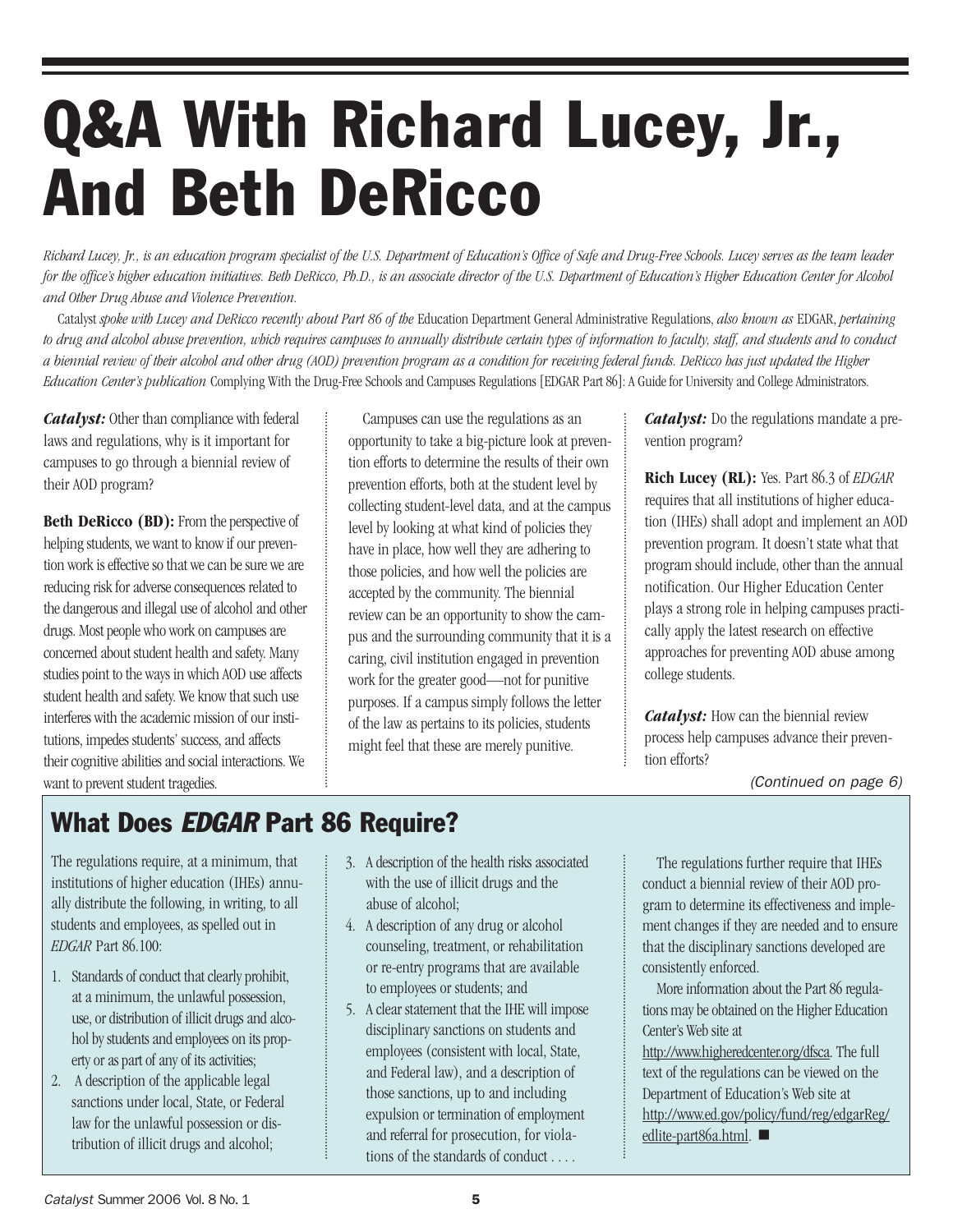# Q&A With Richard Lucey, Jr., and Beth DeRicco

**RL:** Through the biennial review, campuses can look at the various components of their prevention programs and see how effective they are at addressing the problems and concerns of their campuses and surrounding communities. They can assess whether strategies and policies are effecting a change at the student level, at

the institutional level, and at the community ask questions at each of those levels to identify if they are meeting their intended goals.

Conducting a biennial review also encourages campuses to take a look in the mirror to see if they are using evidence-based approaches and research-tested methodologies. The biennial

review asks campuses to look at how they can increase the effectiveness of their programs and this helps uncover gaps in their efforts and areas of challenge for prevention efforts.

The other thing the biennial review can do is to offer prevention specialists the opportunity to say to the campus community that "the federal government requires campuses to do a certain set of things and having a prevention program is part of that requirement." A good prevention practitioner who knows about community mobilization and effective prevention approaches can use the opportunity as a way to encourage people to get onboard with prevention efforts, because most people don't want to risk being out of compliance with federal regulations.

*Catalyst:* Do you have recommendations for how a campus conducts its review?

**BD:** One good place to start is with the "Supplemental Checklist" that we developed at the Higher Education Center. The first item

asks for a description of the prevention program goals, goal achievement, and program elements. Other factors to consider are: Is the description located in a place that is easily accessible on the campus's Web site, in the student handbook, on Intranets? Does the institution actually provide annual notification? We know

level. Campuses need to **use the biennial review** students, staff, or faculty, **opportunity to advance** So, e-mailing the annual *If campuses want to as an important prevention, they have to conduct a thorough review and take the opportunity to do a pulse check, identify gaps and new issues . . . .*

that many times if campuses just e-mail something to depending on what's in the subject line, they delete it. notification information is not enough.

With guidance from the Department, the Higher Education Center recommends that campuses use multiple methods to distribute this important information. So the question is not just "Do you notify stu-

dents, staff, and faculty?" It's "How do you notify students, staff, and faculty?" Does the annual notification include the five areas that the federal government has identified as mandatory (see sidebar on p. 5, "What Does *EDGAR* Part 86 Require?")?

Campuses should use multiple methods of distribution for annual notification information. Put it in the course catalog. Put it in any documents about the rights and responsibilities of students, faculty, or staff. Put it in payroll envelopes. Campuses should look at how thoroughly the information is distributed. The whole idea is that the Department of Education wants reasonable assurance that people actually receive the information. Then campuses should think about staff: Are staff treated differently from students when it comes to Part 86? What about adjunct faculty?

Also, campuses should look at what the prevention program does. I don't mean simply the list of activities implemented in the period of time covered by the biennial review. Rather,  $\frac{1}{2}$  (Continued on page 11)

campuses should be asking: What are the problems the campus is trying to address? What are the things the campus is concerned about in the community? Is the campus addressing those things through effective, evidence-based approaches? What difference is the program making?

To really identify the answers, campuses might think they need a lot of money to do a rigorous evaluation. Campuses can, however, learn much about a program's effect if they plan the program with evaluation in mind. For example, they can collect information about student AOD use and the consequences of use. They can ask students about their opinions of the program. They can ask students to evaluate particular events in the program. They can conduct focus groups and intercept interviews where they approach students at random and ask them questions about the program.

The bottom line is that campuses can just answer "yes" or "no" to the questions on the *Edgar* checklist, but unless they provide the background information—that context and the richness of the campus experience—it's hard to judge whether a campus is in compliance or not. If campuses want to use the biennial review as an important opportunity to advance prevention, they have to conduct a thorough review and take the opportunity to do a pulse check, identify gaps and new issues, and do this from a strategic perspective.

*Catalyst:* Is the annual notification requirement the same as having a campus AOD policy?

**BD:** No, it's not. There are campus AOD policies that do not encompass all of the requirements of the annual notification. A campus may embed its annual notification in a campus policy, but not every campus does.

*Catalyst:* Does Part 86 mandate the implementation of student surveys?

Catalyst Summer 2006 Vol. 8 No. 1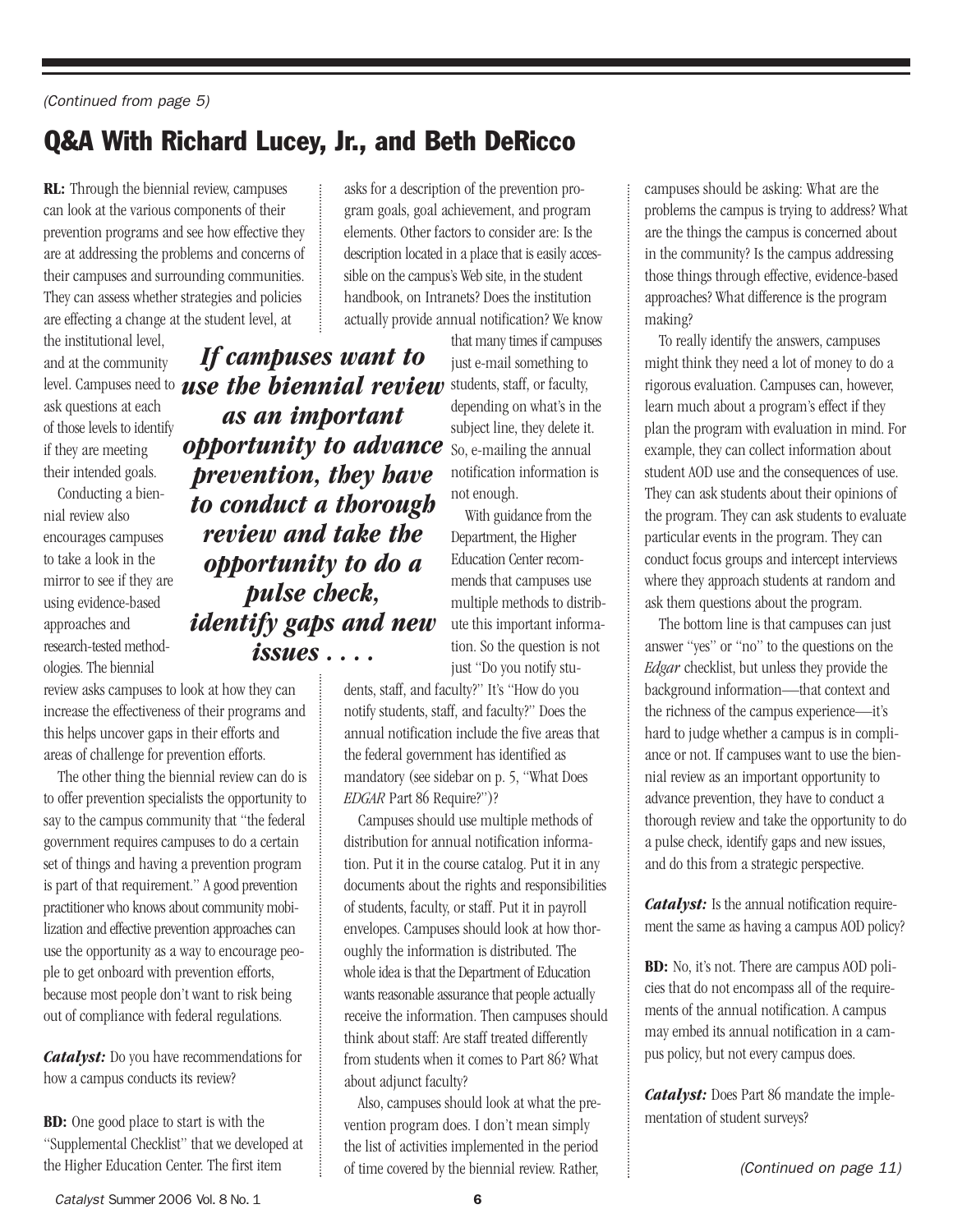# Making the Most of the Biennial Review

art 86 of the *Education Department General Administrative Regulations*— "Drug and Alcohol Abuse Prevention" —requires institutions of higher education (IHEs) to conduct a biennial review of their alcohol and other drug (AOD) prevention programs and how they are being implemented. There are two ways that campuses may respond: P

- The staff person responsible for prevention puts together a "laundry list" of policies and programs on the campus and hopes it will fill the federal requirement.
- The biennial review becomes a means of drawing the entire institution into a more cohesive effort to reduce AOD problems on and around the campus.

The first response is generally regarded as an exercise in futility. It is the second response that is commanding attention as campuses continually strive to give credibility to their AOD policies and programs.



"When I first became involved with putting together a biennial review, I could see that this was an effort designed primarily to make us look good," said Jenny Haubenreiser, director of health promotion at Montana State University, a current grantee funded by the U.S. Department of Education's Office of Safe and Drug-Free Schools. Since then, she has helped make the review an active document—more of a commitment to change than a review of good intentions.

Haubenreiser tries to base the review on evidence-based prevention practices. "Research on what works in the way of prevention makes it possible for the review to be fine-tuned and specific in what it contains," she said. "Basing our prevention on the evidence actually makes our job easier because we don't have to guess any more about whether a strategy is likely to work."

One outgrowth of Montana State's biennial reviews was a recent "environmental scanning exercise" that gathered observations from a variety of campus and community sources to identify the overall "culture" that supports underage drinking, driving under the influence, and other risky behaviors. The results have become the basis for a long-term strategic plan to bring about change in that culture through a campus and community coalition.

Haubenreiser and her counterparts on other campuses report that it is often difficult to convince higher-level campus officials of the importance of the prevention agenda outlined in a biennial review. The fact that failure to comply with the requirements can lead to a withholding of federal funds from an institution helps get officials' attention, but prevention is coming into the spotlight for another reason.

Surveys are documenting the extent of AOD use among the college-age population. As a result, lawsuits arising from injury or death of students in incidents involving alcohol and other drugs may argue that such harm was "foreseeable" and that institutions should have taken more aggressive steps to prevent it.

"We can no longer deny that risk exists," said one campus health director. "We need to introduce evidence-based strategies to address what is foreseeable."

Constance Boehm, director of the Wellness Center at the Ohio State University (OSU), also a current grantee funded by the U.S. Department of Education, tells how the biennial review requirement has led to development of

more consistent and credible AOD policies on her campus. When OSU health officials began taking a serious look at the review process, she said, they discovered that there were seven different alcohol policies across the campus.

"The policies weren't consistent, and neither was the enforcement of the policies," said Boehm.



A strategic plan has evolved at OSU, based on an overall campuswide policy and a clear statement of how it will be enforced.

"We're still finding inconsistencies in enforcement," said Boehm. Ohio State has turned a bad experience into a positive force for change. When the celebration of a major football victory escalated into an embarrassing alcoholfueled riot in 2002, OSU President Karen Holbrook launched a program to change a "game-day culture" that seemed to invite reckless drinking.

OSU's biennial review for 2004 included details of a new campuswide alcohol policy that is still in the formative stages.

"We'll be convening focus groups of students this year to get feedback on the plan—especially the enforcement issues and sanctions attached," Boehm said. She is a great believer in student participation in prevention planning. "I think a lot of institutions are struggling with the mistake of simply assigning a prevention person to do the biennial review. It's got to be a campuswide activity."

Mike Jungers, associate dean of students at Missouri State University, has been involved with meeting the biennial review requirement since the federal act was passed in 1989.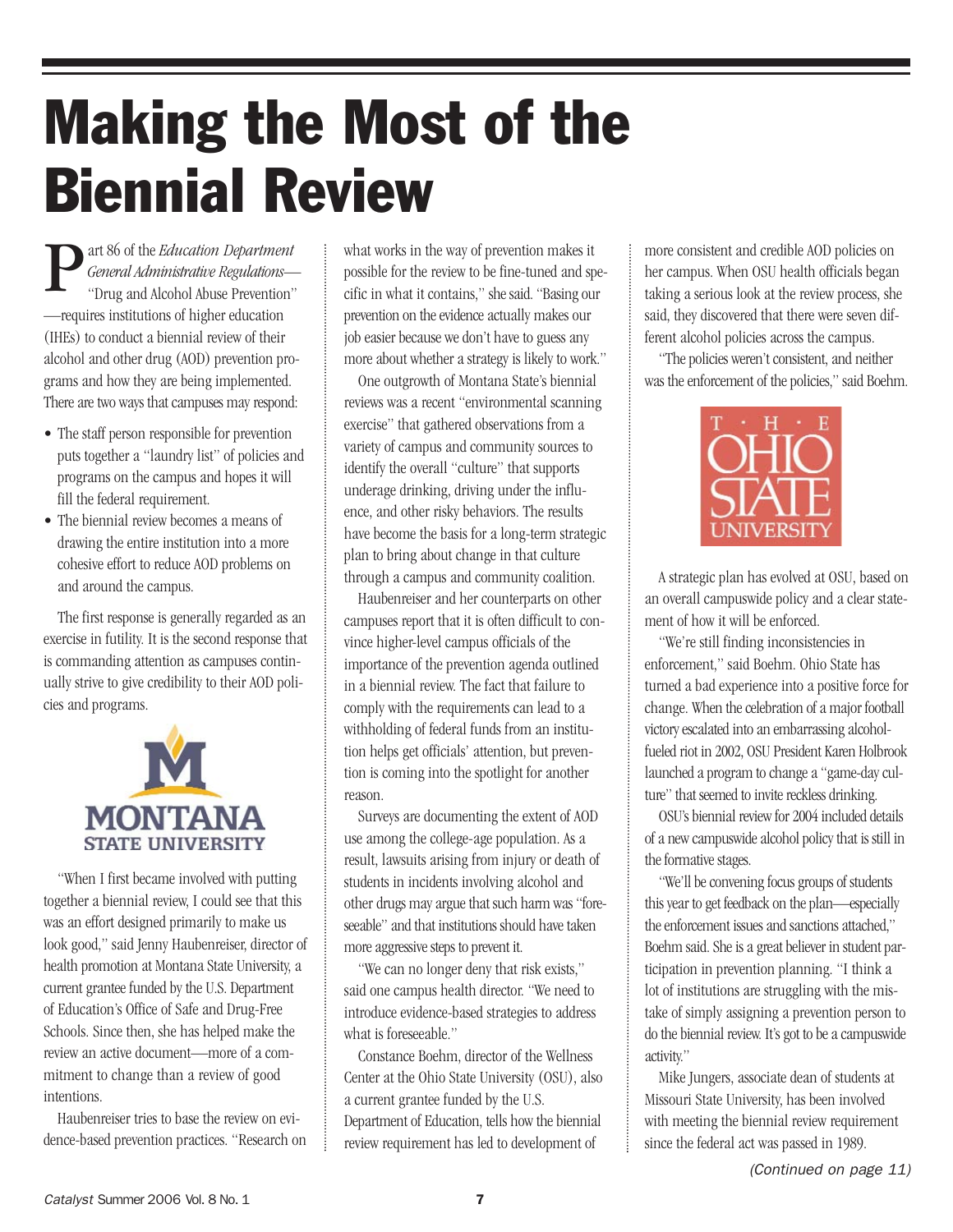

# The Biennial Review: Daunting Task or Welcomed Opportunity? by Deb Walker and Jason Lemke

ince 1989, Part 86 of the *Education Department General Administrative Regulations* has required institutions of higher education (IHEs) to prepare a biennial review on the effectiveness of their alcohol and other drug (AOD) programs and the consistency of policy enforcement. While this review may seem to be a daunting task, it also can present a wonderful opportunity if approached correctly. S

We are frequently asked about the biennial review. Through involvement with the process on our own campus, fielding questions from the Network's [former] Dakotas/Nebraska region, and assisting the U.S. Department of Education several years ago in reviewing biennial reviews from a random sample of IHEs, we offer some thoughts to help "reframe" this process.

**Promote campuswide involvement.** We hear frequent reports of one person completing the report in an effort to "get it done." If only one person is involved with completing the biennial review, campuses lose an opportunity to engage different campus constituents in a discussion of issues and miss a teaching opportunity. That is, while the regulations do not dictate how a biennial review should be conducted, having one person compile the report without the input of others may follow the letter of the law but misses the spirit of the law—creating healthy and safe living and learning environments. Utilizing a task force of students, faculty, staff, and even community individuals to review programs and provide input over

an extended period of time may be labor intensive; however, a broad spectrum of individuals and groups can begin taking



ownership of this issue.

#### **People support what they help to create.**

Faculty at our institution also have reported that they take issues back to department meetings and some very lively discussions have ensued. Besides, the real teeth of the regulations that stipulate conditions for receiving funds help get the attention of people who may see alcohol and other drugs as a normal part of the college experience or may put AOD prevention on the back burner.

**Create a platform for discussion.** The biennial review also can create a platform for discussions about the use of alcohol among students, faculty, and staff and spawn new initiatives. During one biennial review of programs at our institution, Northern State University, we had the usual representatives from residence life, judicial programs, athletics, financial aid, and human resources, with students representing various groups, such as the Student Association, athletics, peer helpers, residence life, and so on. At the second meeting, five representatives from the Student Association attended the meeting when only one student was "supposed" to represent this group of students. They had heard about the discussions at the first meeting and decided that they wanted to have some input. We wholeheartedly welcomed their involvement and consequently had many lively discussions

during subsequent meetings about the appropriate use of alcohol.

#### **Encourage new ways of looking**



**at old issues.** That same biennial review brought up the issue of the use of alcohol on trips institutionally supported or institutionally sanctioned. One point brought up was that a student may rationalize, "I'm of age; therefore, I should be able to drink." A retort was that anyone of legal age should be able to enjoy a drink or two, but if they drink so much that they can't perform or attend meetings or conferences or their drinking in any way interferes with the purpose of this trip, this was a misuse of institutional funds. As a result, the Student Association made the decision to have its senators who attended the annual Students for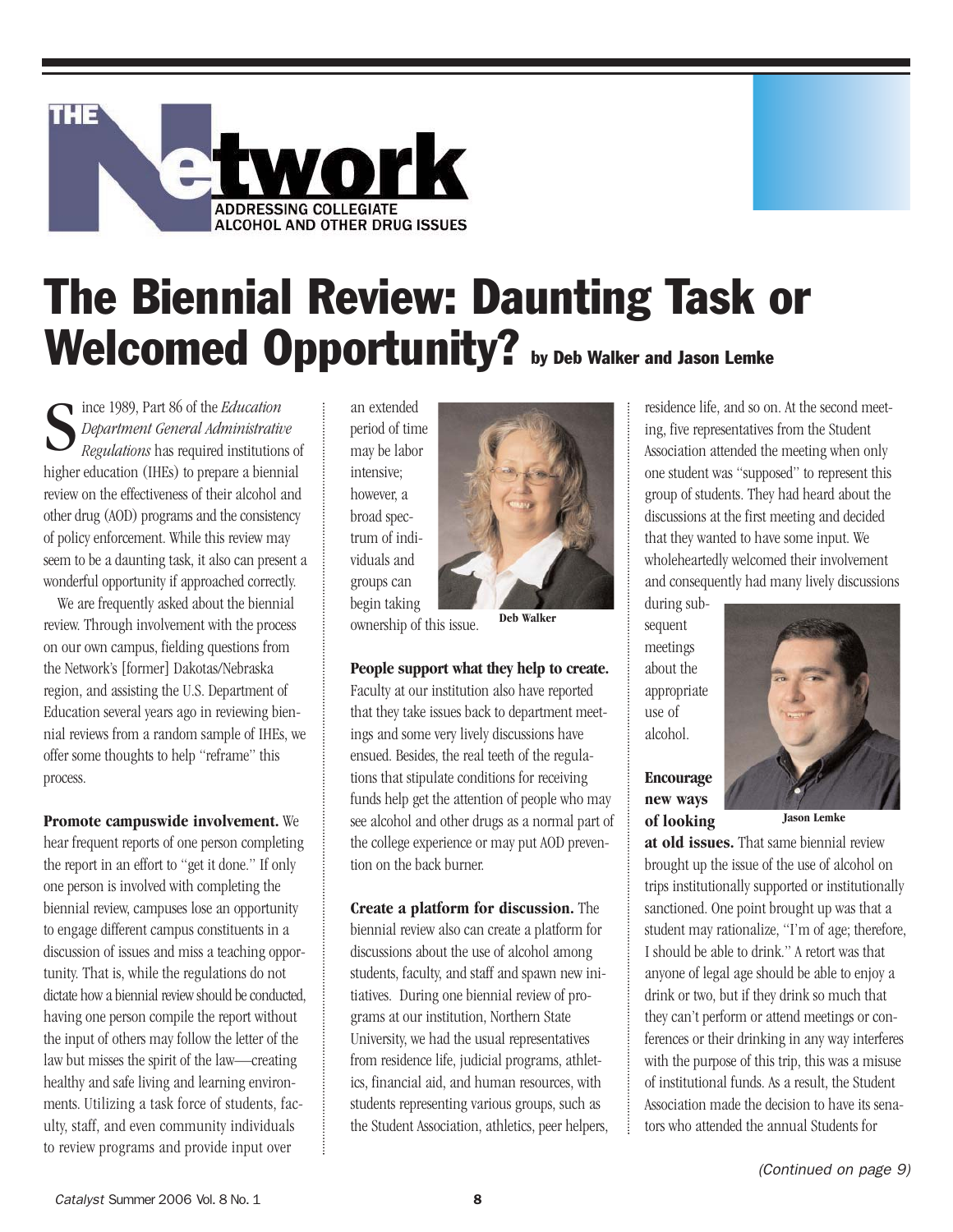(Continued from page 8)

### The Biennial Review: Daunting Task or Welcomed Opportunity?

*One biennial review at our* 

*for our new* 

Higher Education Days (SHED) sign a contract regarding their use of alcohol. SHED, which is sponsored by the South Dakota Student Federation, brings students from all of the state colleges and universities to the state capitol to discuss higher education issues with legislators. Historically, this gathering included a great deal of high-risk drinking among students. However, even though reports were that our students were typically the least abusive drinkers, the Student Association decided to implement a zero-tolerance policy and students representing our institution had to sign its contract. If they did not sign the contract, they did not attend SHED.

**Make the policy process an open process.** "Sunshine is the world's best sanitizer." This phrase applies well to the biennial review process. By making the biennial review process one that is open and accessible a campus can

accomplish three very important things:

- 1. Ensuring to the best of a campus's ability that personal bias is eliminated from not only the policy review process but also from the policymaking process. While this may not make a campus bulletproof from attacks against its policies or biennial review, it will certainly provide some much-needed backup should such a situation arise.
- 2. Helping other departments on campus better understand their role in the broader AOD policy picture on campus. One biennial review at our campus served as a wake-up call for our new athletics director. Following the first meeting, he reviewed the athletics department policy and realized that there were several areas that he felt needed to be tightened up to better support the policies in the residence halls and elsewhere on campus.

He returned to the next meeting with ideas and the ensuing discussion led to the best working relationship between our office and the athletics department that we have ever seen on our campus.

3. Bringing parties together to work toward a truly consistent campuswide policy. By having all the key policymakers at one table, it is far easier to examine all of the intricacies of a given issue and iron out any of those nagging little inconsistencies that always seem to rear their ugly heads at the worst possible time.

> **Get back to basics.** We would venture to guess that about two-thirds of our biennial review committee is the same every two years. With new members come fresh perspectives and an opportunity to create ownership for an issue that many people would like to avoid. New members also bring those of us

who have been around the biennial review block a few times a chance to get back to basics. By bringing a few "rookies" into the fold, we are forced to explain the process from the ground up. While this may sound tedious and inefficient, it often helps us reframe our own views of the process and refine our strategies for dealing with it.

*Deb Walker, director of the Counseling Center at Northern State University in South Dakota, is immediate past chair of the Network's Executive Committee. Jason Lemke is the interim director of student development and residence life at Northern State University.*  -

# [Join the Network!](http://www.thenetwork.ws/joinus.htm)

# Welcome New Network Members

Developed in 1987 by the U.S. Department of Education, the Network Addressing Collegiate Alcohol and Other Drug Issues is a voluntary membership organization whose member institutions agree to work toward a set of standards aimed at reducing alcohol and other drug (AOD) problems at colleges and universities.

The Network welcomes new members from across the nation, representing all types of institutions of higher education, from community colleges to universities. A list of new members who have joined since the last *Catalyst* issue was published is available [here.](http://www.higheredcenter.org/pubs/catalyst/network-cat4.doc)

The Network develops collaborative AOD prevention efforts among colleges and universities through electronic information exchange, printed materials, and sponsorship of national, regional, and state activities and conferences. Each Network member has a campus contact who, as part of the constituency of the region, helps determine activities of the Network.

As of August 2006, Network membership stood at 1,577 postsecondary institutions.

To learn more about the Network and how your campus can become a member, visit the Network's [Web site.](http://www.thenetwork.ws/)  $\blacksquare$ 

# *campus served as a wake-up call athletics director.*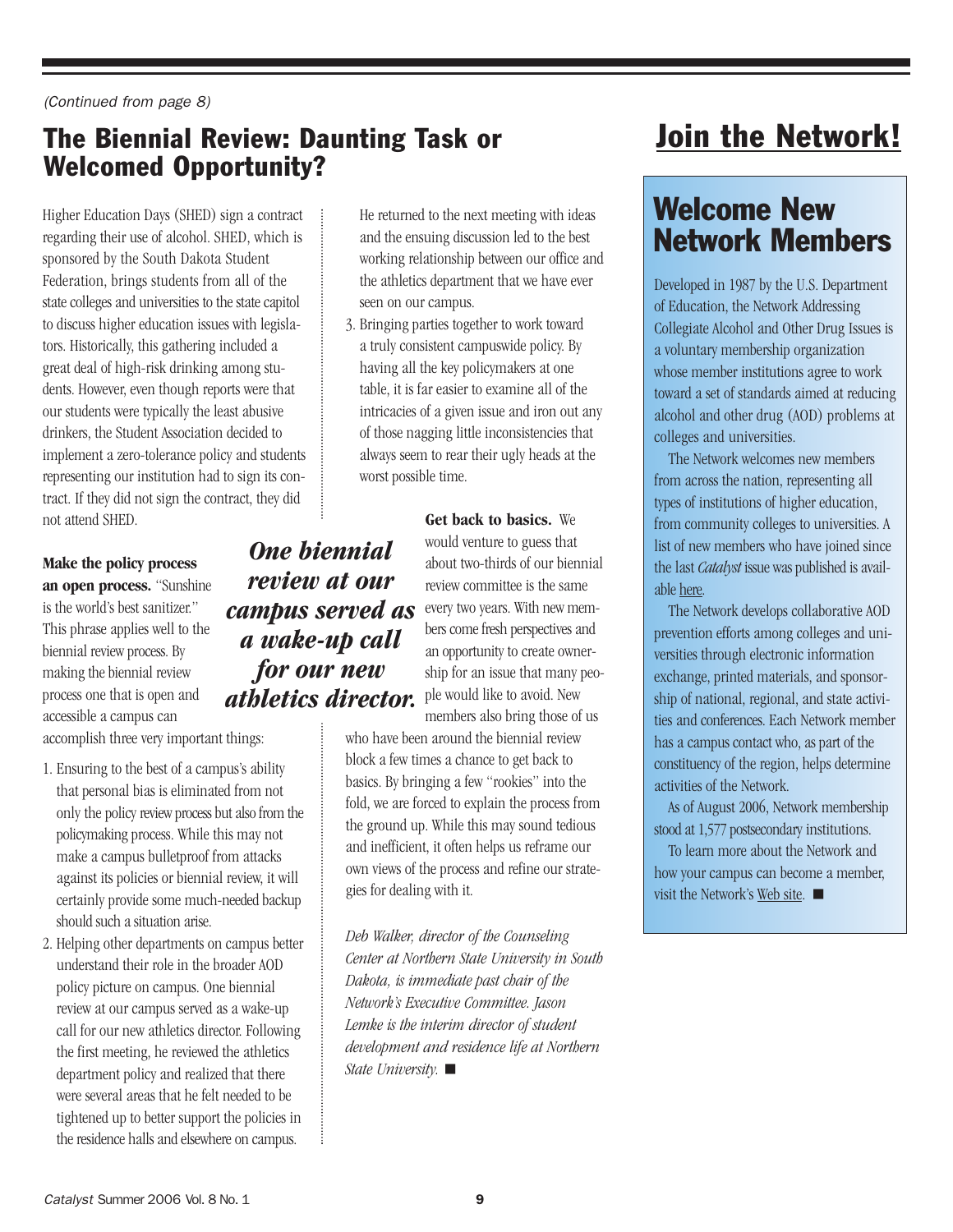#### NMO6

on Alcohol and Other Drug Abuse and www.higheredcenter.org/natl/2006 **Violence Prevention in Higher Education Creating Safe and Healthy Campuses: Effective Strategies for Comprehensive Prevention** October 19-22, 2006 • Hyatt Crystal City • Arlington, Virginia

# **Come to the National Meeting!**

The U.S. Department of Education will convene its 20th Annual National Meeting on Alcohol and Other Drug Abuse and Violence Prevention in Higher Education (National Meeting) and the National Forum for Senior Administrators, Oct. 19–22, 2006, at the Hyatt Regency Crystal City, Arlington, Va. Visit <http://www.higheredcenter.org/natl/2006> for details, including registration, agenda highlights, and complete information on lodging and travel options. Sign up by Sept. 18 for the discounted early-bird registration rate!

Plan on participating in this premier gathering of campus, community, state, and national interests addressing alcohol, other drug, and violence concerns. The 20th annual National Meeting features preconference, plenary, poster, and workshop sessions, as well as exhibits, technical assistance, and other resource opportunities.

#### **Plenary Session Speakers**

**U.S. Department of Education's** 

- William DeJong, Higher Education Center for Alcohol and Other Drug Abuse and Violence Prevention
- Vivian Faden, National Institute on Alcohol Abuse and Alcoholism
- Steven Healy, Princeton University
- Mary Stuart Hunter, National Resource Center for The First-Year Experience and Students in Transition
- Mary Koss, University of Arizona
- Deborah Price, U.S. Department of Education, Office of Safe and Drug-Free Schools
- Donald Vereen, National Institute on Drug Abuse

**NM06**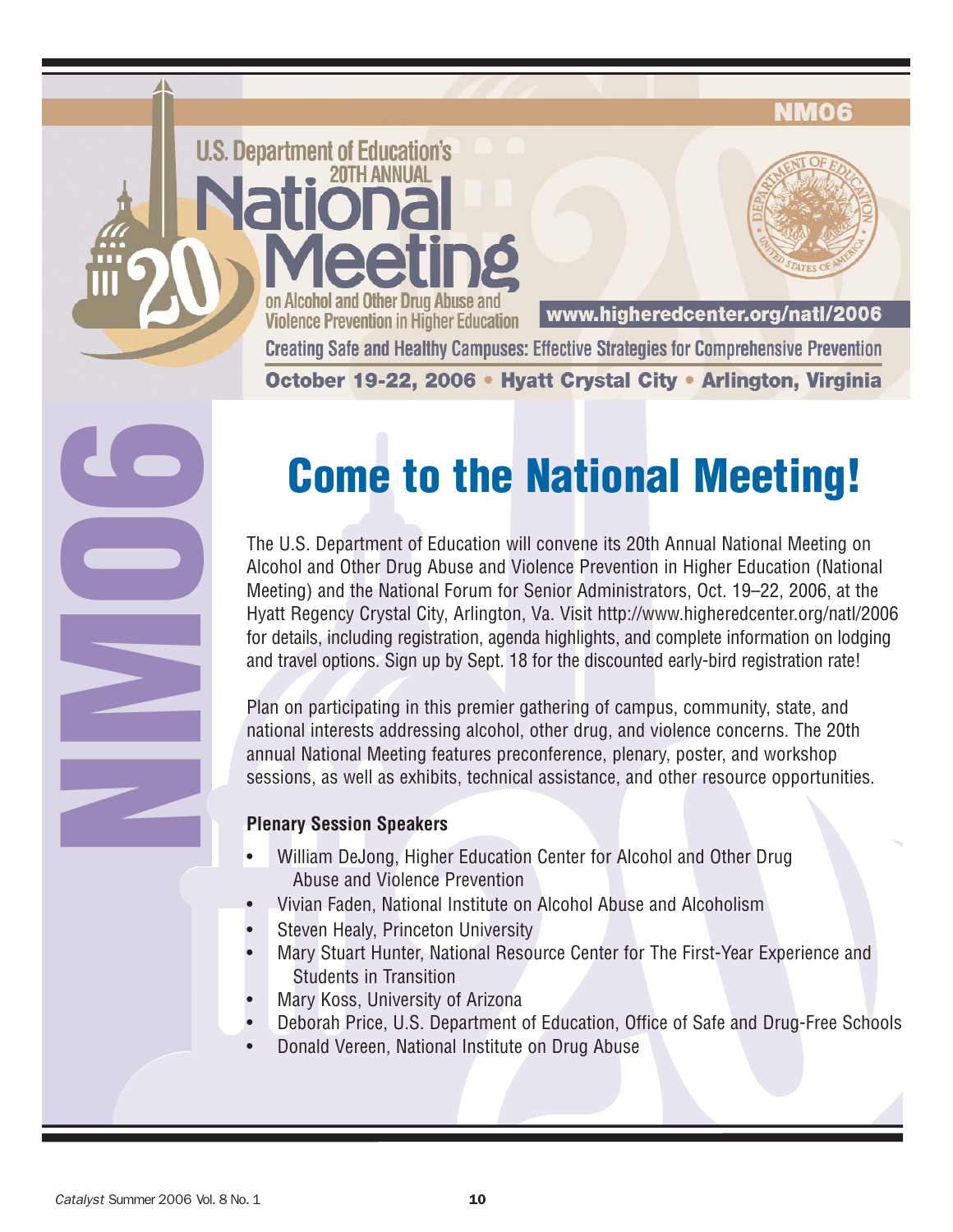#### (Continued from page 6)

### Q&A With Richard Lucey, Jr., and Beth DeRicco

**RL:** No, but the regulations imply that an institution needs to know something about what is prevalent on its campus to be able to formulate its prevention program. Based on what we know today about effective prevention programs, the implication is that you have to start from a point of understanding your population, the behaviors of use, and the consequences of use. You have to understand that at the individual level, the campus level, and the community level. In order to reach that point of understanding, a college or university should conduct a thorough needs assessment.

*Catalyst:* What resources are available to help campuses make the biennial review a positive experience?

**BD:** The Higher Education Center provides training, and our Web site is comprehensive, providing information and tools to assist with the biennial review process. We provide technical assistance and consultation. We also have just updated our publication on Part 86 compliance. I think this publication will be very helpful.

*Catalyst:* What is the role of the Department's Higher Education Center when it comes to Part 86?

**RL:** First of all, it *isn't* the Center's job to enforce Part 86—that falls under the purview of the Department's Office of Federal Student Aid. (See more on Part 86 on the Web sites listed at the bottom of p. 5.) The Higher

Education Center provides information and technical assistance, and it provides some advice and resources campuses may need in developing effective prevention programs. Also, at our request, the Higher Education Center collects and analyzes campus biennial review reports to assist the Department in assessing the level and type of compliance with the regulations, and provide the field with information about the nature of prevention programming at postsecondary institutions. What we are trying to assess is what educational and technical assistance opportunities campuses need access to so they can conduct effective biennial reviews and have effective prevention programs.  $\blacksquare$ 

#### (Continued from page 7)

### Making the Most of the Biennial Review

"It was originally a one-person show," he recalls. "It took me a while to catch on to the fact that the biennial review process needed to engage different elements of the university community and it's going to be a continual process, not just something that's done every two years. It's a continual process of obtaining data and evaluating programs."



Jungers sees the biennial review as an educational tool—for educating senior administrators about prevention. "It gives us an opportunity to show them what we're doing. And it's not just a chance to look at what we're doing, but to look at what we're doing right."

After earlier biennial reviews, Missouri State adopted new fines and other sanctions for alcohol violations, and subsequent reviews have shown a steady decrease in the number of violations. The review process also identified late-night programs as an effective alternative for students

who choose not to drink.

counseling center.

*"Our data indicated that many students really preferred to be doing things other than consuming alcohol."*

"Students attend as often as they can, and a nice addition started last year when a representative of the athletics department joined in. This has opened some unforeseen opportunities for prevention programs with athletes," said Jungers.

"I think that developing a campus coalition is a key not only to producing a quality biennial review but a quality prevention program," he said. "I think the key to any institution's success is not to place the responsibility of alcohol and other drug prevention on one person, but on a variety of offices and departments and programs that contribute to a healthy university environment."

> The biennial reviews due in 2004 are now history. The next deadline: Dec. 31, 2006.

"Our data indicated that many students really preferred to be doing things other than consuming alcohol," said Jungers. The backdrop for Missouri State's biennial review is a campus coalition that meets monthly, bringing together a diverse group from such areas as health education and wellness, judicial programs, residence life and services, and the